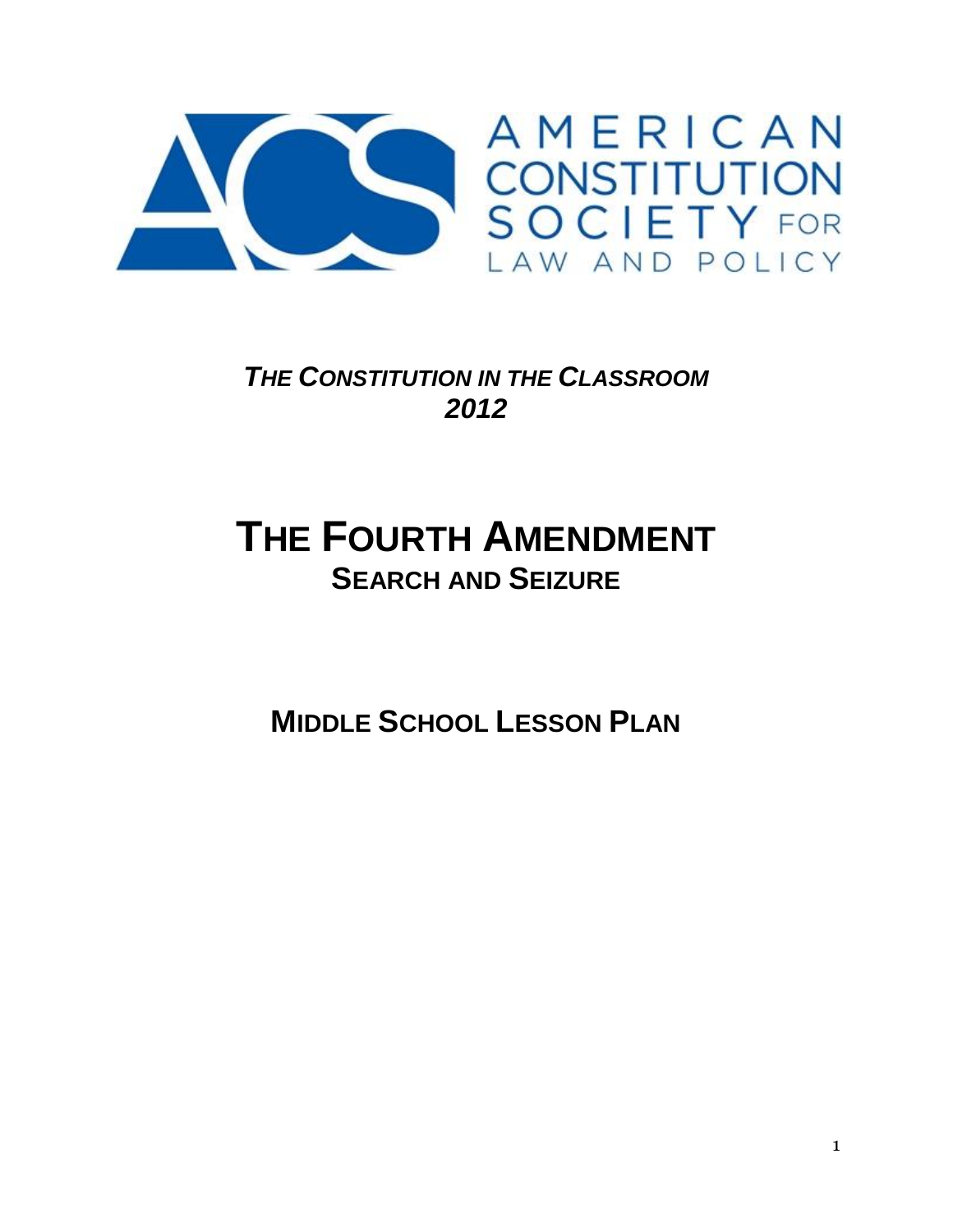## **INTRODUCTION / PRELIMINARIES "THE CONSTITUTION IN THE CLASSROOM"**

The purpose of this exercise is for students to come away better informed about the Bill of Rights and, more generally, about the American legal and justice systems.

You will want to make contact with school personnel in advance – first, to get your visit authorized, and second, to get a better understanding of the class(es) you'll be addressing. Be prepared that there may be some questions or concerns about the ageappropriateness of the material, and be flexible in deciding what's right for your community and for the maturity of the listeners.

These lesson materials are meant to be used and adapted according to the needs and interests of the class. Don't feel wedded to the sequence of events and don't feel obliged to use everything.

Make sure you leave 5 minutes at the end of class to complete and collect evaluation forms.

Above all, have fun!

*This lesson plan was produced in cooperation with the legal staff of the Student Press Law Center, www.splc.org, a nonprofit advocacy group that works with students and school law on a daily basis protecting young people's First Amendment rights.*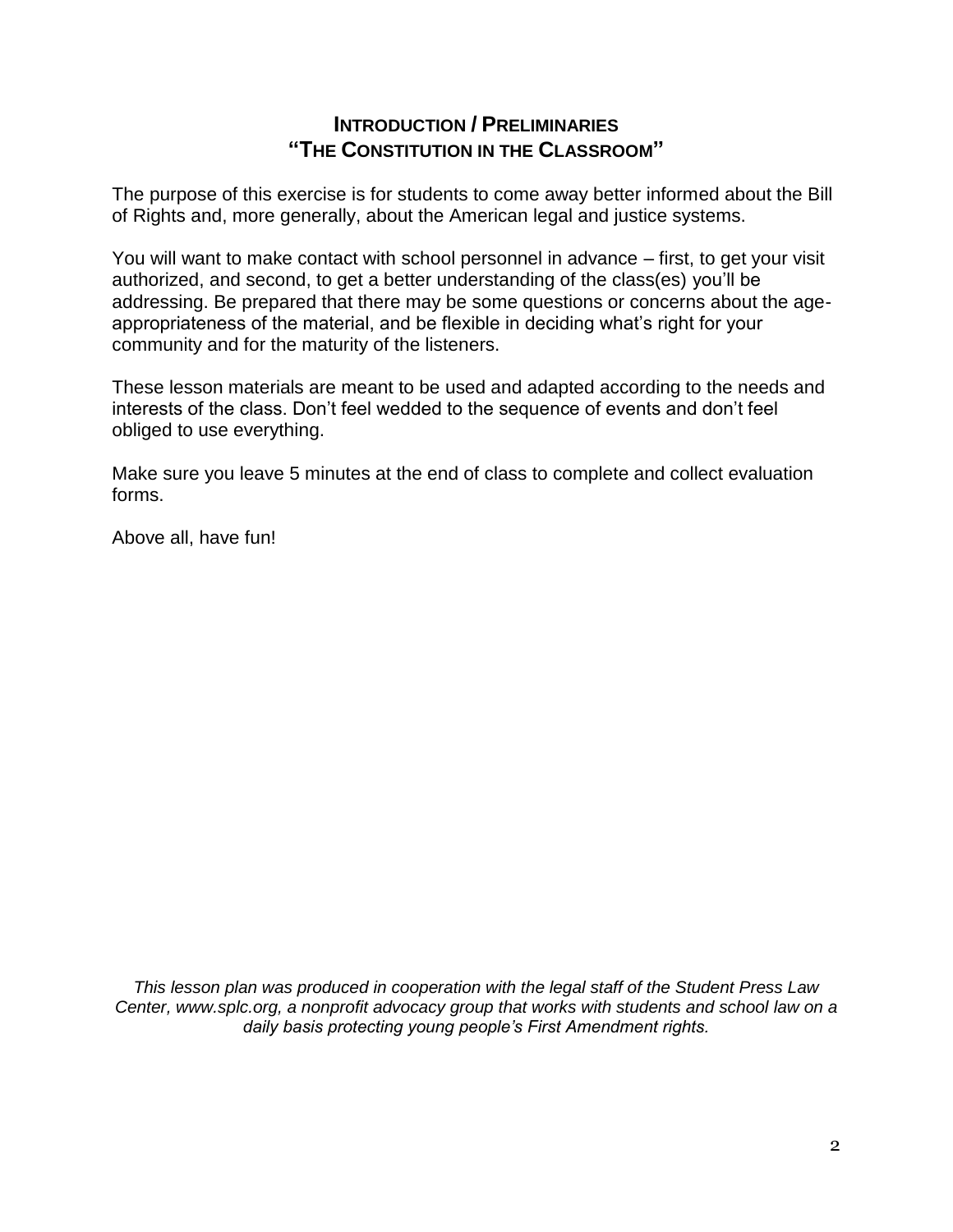## **ORGANIZATION / PROCEDURE**

We suggest that you start with a quick overview on the Bill of Rights and the workings of the legal system, to provide context for the discussion to follow. Give out the page with the text of the Fourth Amendment at the start of the class, and give out the other supplemental handouts as you go along.

## **(Remember that "state action" applies only to the** *public* **schools – if you are speaking to** *private* **school students, be careful not to leave the impression that the Fourth Amendment case law about school searches will apply to them.)**

As you go through the exercise, be thinking of more general points about the workings of the legal system that you can reinforce or use as taking-off points for class discussion. Examples might include:

- What is the purpose of a Supreme Court justice writing a dissenting opinion?
- The concept of the Constitution as a "living document" for instance, the protection of "papers" in the 4<sup>th</sup> Amendment will apply to *any* means of storing information (e-mails, DVDs), even technologies well beyond what the Framers could have imagined.

The preliminary overview should be primarily give-and-take, and you can use the following pages for prompting. Rather than furnishing examples, think about whether the students are capable of volunteering their own.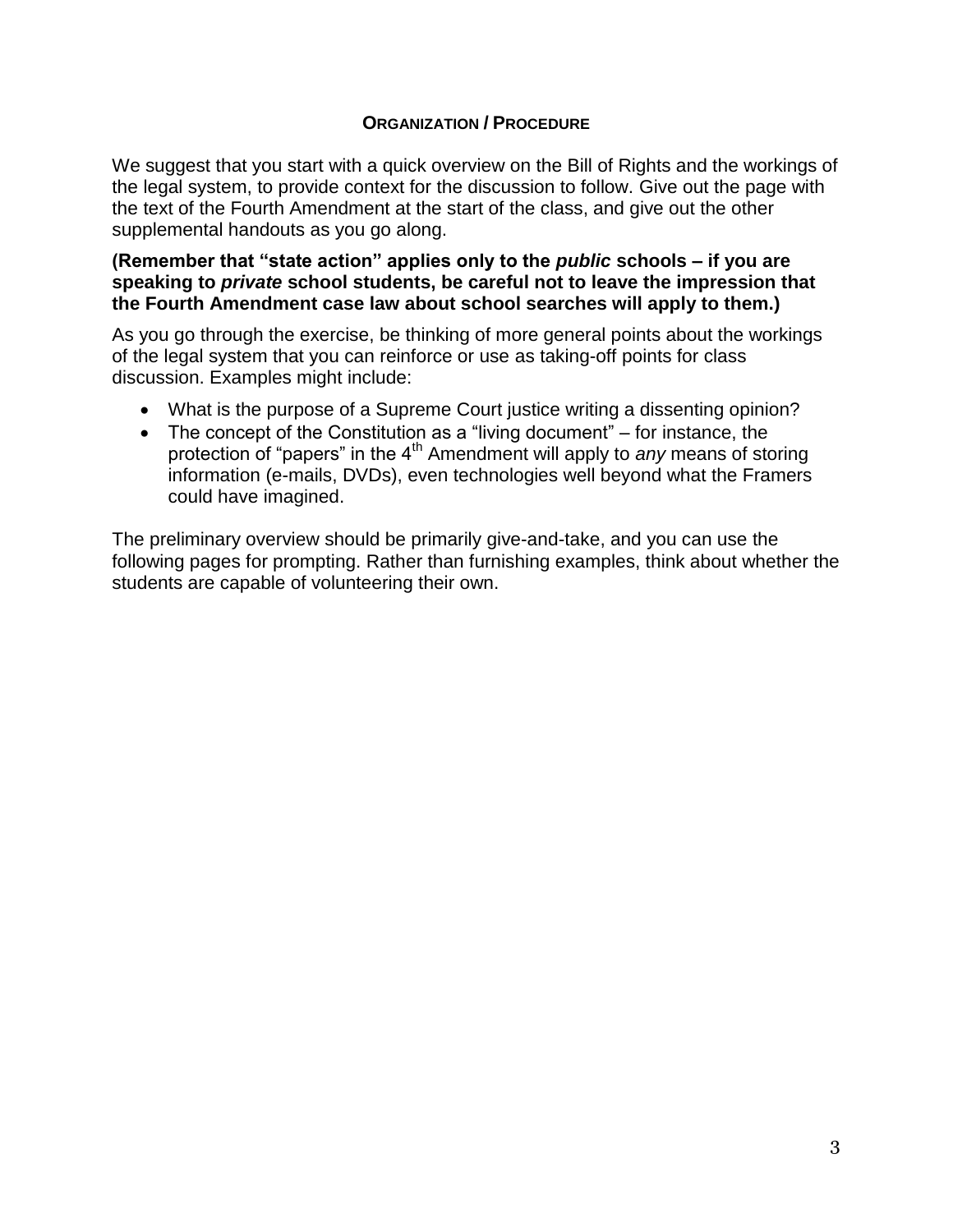### **THE CONSTITUTION AND THE BILL OF RIGHTS**

The Constitution is the central organizing document of our nation. It sets up the structure of government with the legislative, executive, and judicial branches. It grants limited power to the federal government and reserves other powers to the States and citizens.

- For example, Article I of the Constitution creates the United States Congress, with a Senate and House of Representatives.
- Article II grants the power of the Executive Branch to the President of the United States.
- Article III creates the federal court system vesting power in the Supreme Court.

In simple terms, the legislature creates the laws, the executive administers the laws, and the judicial branch interprets the laws. The power in our constitutional system is thus divided up between three separate powers (this is called the "separation of powers") and also between the federal government and the fifty States (this is called "federalism"). The Constitution intentionally divides the power of government – both among its branches and between the states – to create a system of "checks and balances" protecting citizens from a single source of power.

The Bill of Rights represents the first Ten Amendments to the Constitution. It includes our fundamental guarantees of individual liberty including, the freedom of speech, freedom of religion, right against self-incrimination, right to a jury, right to a lawyer, right against cruel and unusual punishment, and reserves rights to the several States and citizens.

The Bill of Rights limits government interference in certain areas of life. Unlike some systems, the American constitutional system begins with the assumption that we have certain basic freedoms. For example, the First Amendment in the Bill of Rights says that Congress shall make no law interfering with freedom of speech. The Constitution assumes we have a freedom to speak and think as we wish, and ensures that the government does not interfere with it. In the same way, the Fourth Amendment guarantees that all Americans will be free from unreasonable searches or seizures. As we will see in this lesson, this assumes that we have the right to live free from unreasonable governmental interference.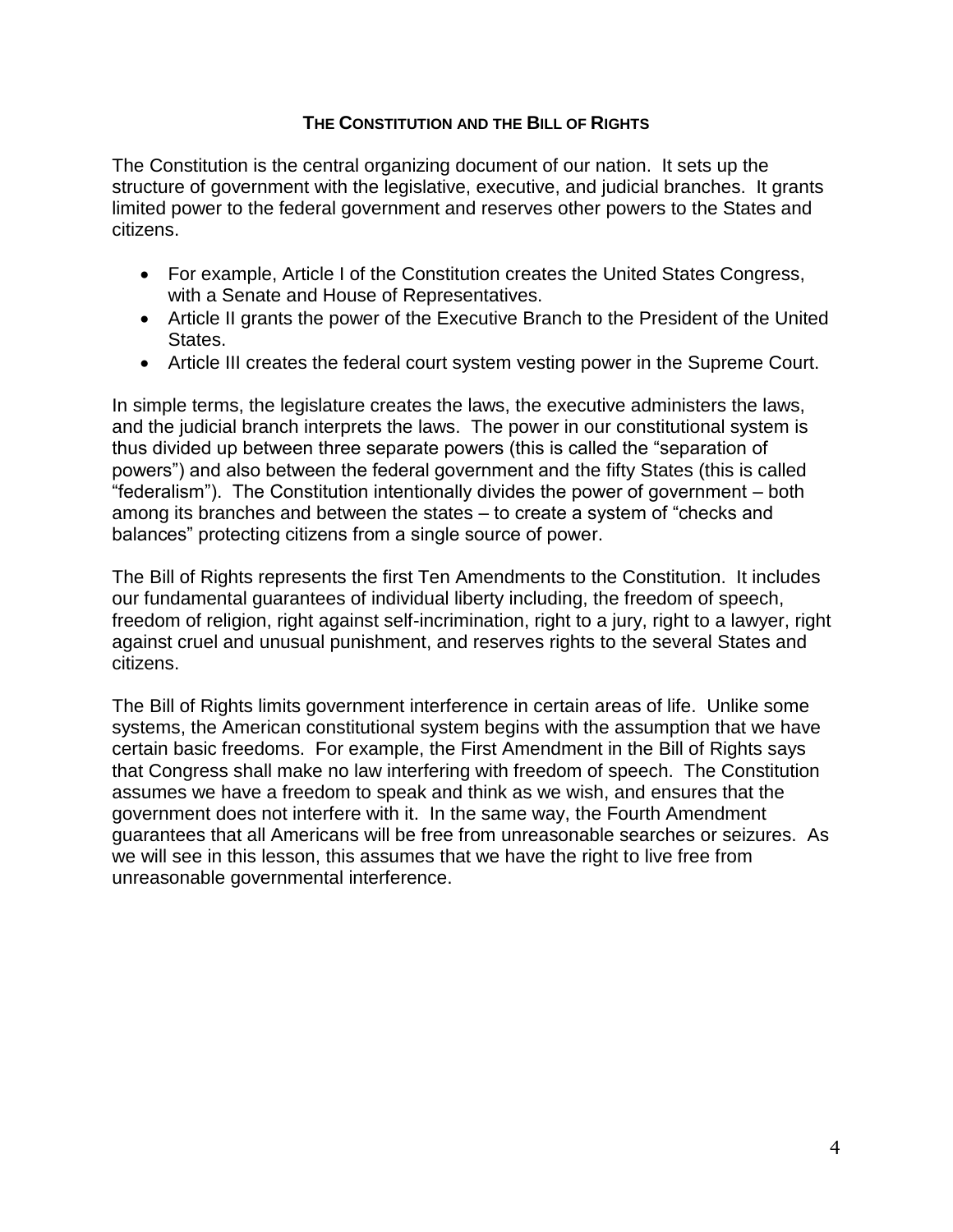## **THE SUPREME COURT AND CASE LAW**

The Supreme Court is the final decision-maker when it comes to interpreting the Constitution. Questions about how to interpret the Constitution constantly arise and must be addressed by federal courts.

Each court, from the trial level to the Supreme Court, decides cases based on arguments by lawyers, looking at how other courts have decided similar issues in the past. There is a vast body of cases about the terms and ideas in the Constitution. Judges look to past cases, history, and other legal principles to answer the question of how to decide the cases before them. Today we will focus on a few of those cases involving the Fourth Amendment.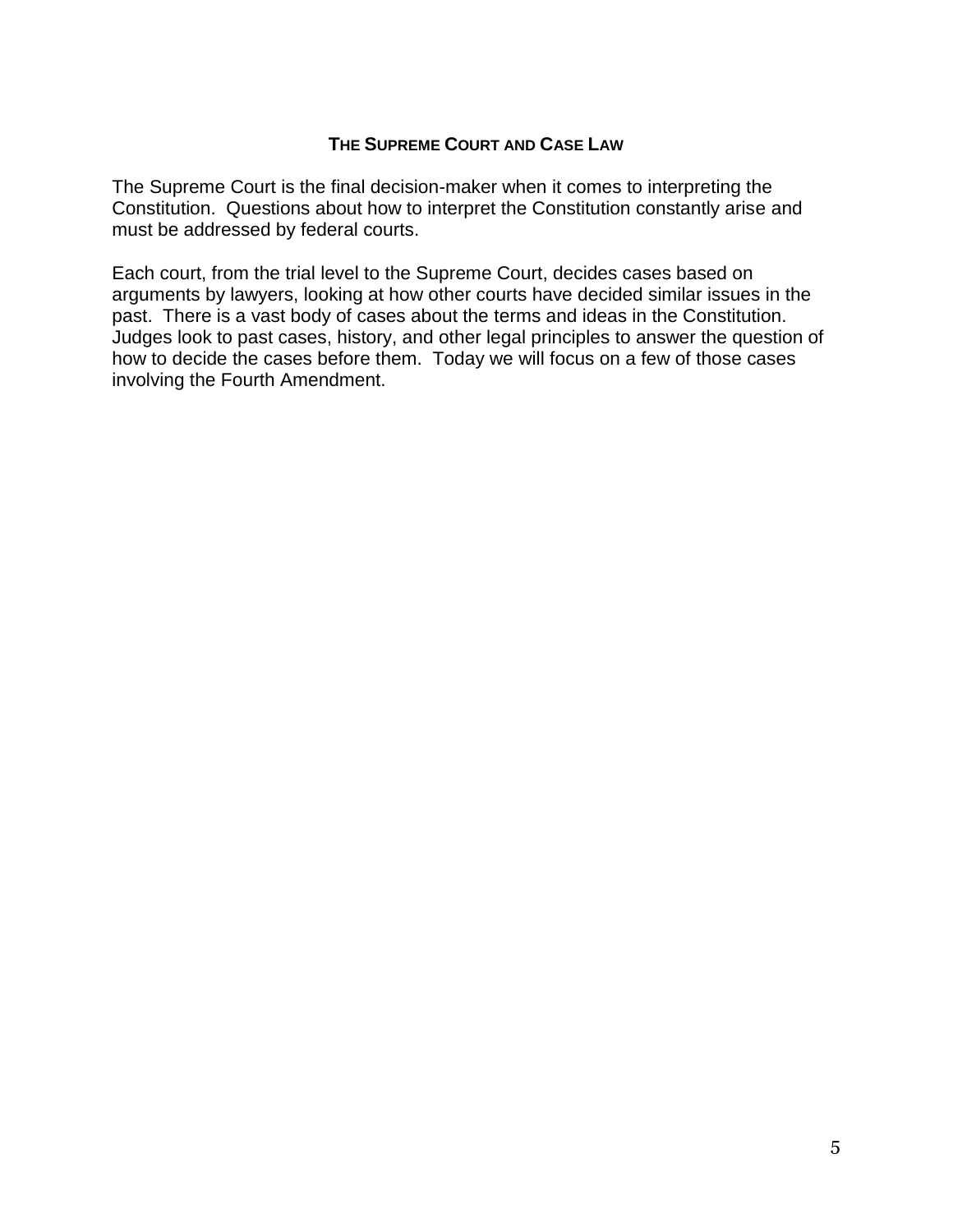## FULL TEXT OF THE FOURTH AMENDMENT

The right of the people to be secure in their persons, houses, papers, and effects, against unreasonable searches and seizures, shall not be violated, and no Warrants shall issue, but upon probable cause, supported by Oath or affirmation, and particularly describing the place to be searched, and the persons or things to be seized.

*-U.S. Constitution, Amendment IV*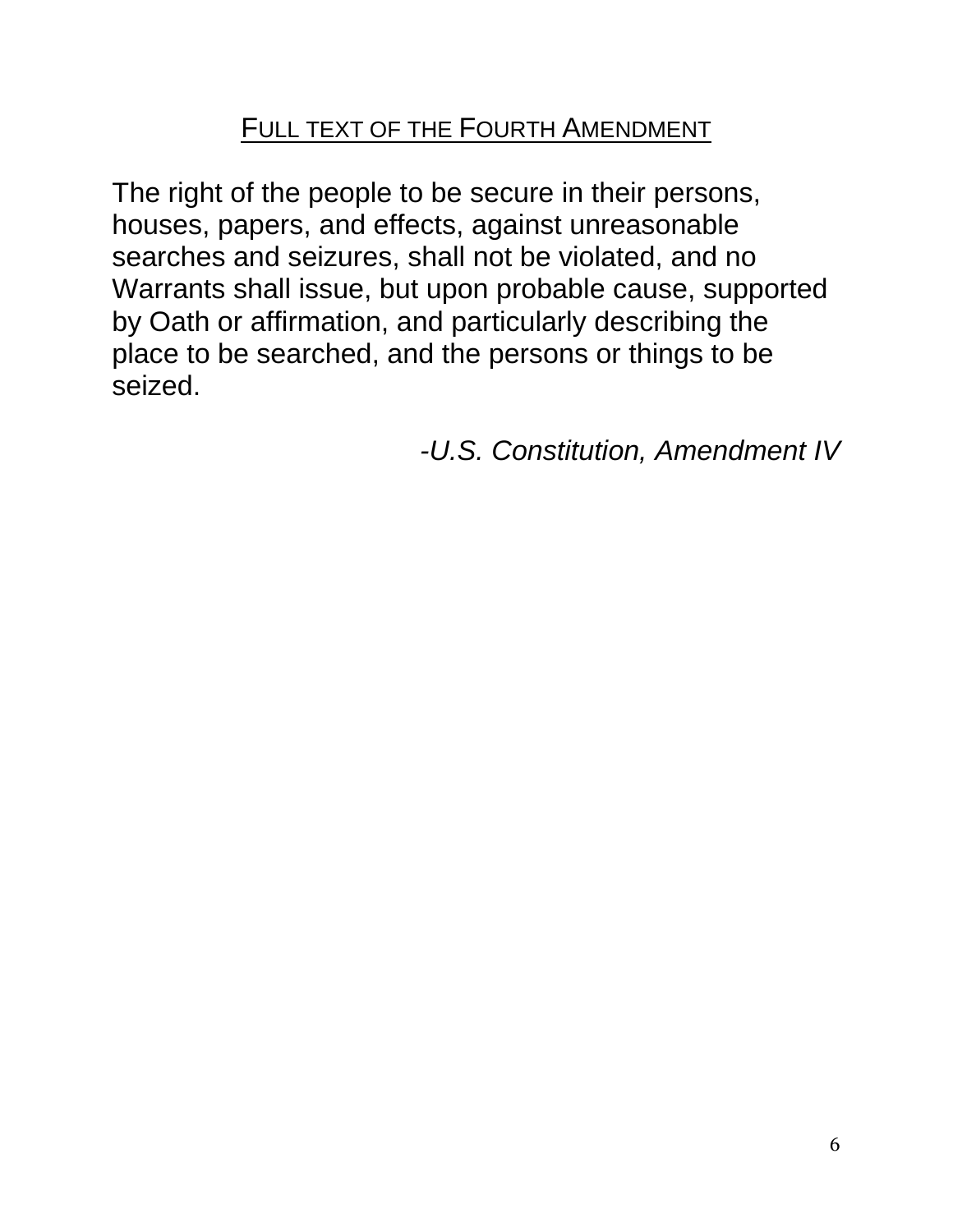## **FOURTH AMENDMENT FUNDAMENTALS**

Review the text. What does the 4<sup>th</sup> Amendment protect against?

- FIRST, there must be "state action"
	- $\circ$  WHO is a state actor examples? (Police, prison guard, teacher)
	- $\circ$  WHO is not a state actor your boss at a private business, store manager, your family

Go over text of the amendment – there are 3 separate protections:

- No unreasonable SEARCHES of: (1) persons, (2) houses, (3) papers, and (4) effects.
- No unreasonable SEIZURES
- Warrant for search or arrest must be based on PROBABLE CAUSE

OPTIONAL DISCUSSION POINT: Why do we even have a Fourth Amendment? Why isn't it good enough to say that the police can look where they want to when they want to, and if you're innocent you have nothing to hide?

Explain the mechanics of how a Fourth Amendment case would get in front of a judge:

- As a defense in a criminal case *e.g.*, "This evidence was taken from my house without a warrant and it can't be used at my trial."
- As a claim in a civil lawsuit for violation of rights *e.g.*, "I was falsely arrested."

OPTIONAL DISCUSSION POINT: If the police come into your house or reach into your pockets without a good enough justification, a judge can throw out the evidence and pretend it doesn't exist, even if what they find is pretty bad. This is called the EXCLUSIONARY RULE, and the Supreme Court's view of when to exclude evidence has changed over time. The trend is to find ways to let the evidence be used, as long as the police made an honest mistake. What do you think about that? If the police break the rules when they are gathering evidence, is it fair to let the evidence in anyway? What are the dangers if we have blanket rules that say, "No evidence from a flawed search can ever be used in court?" What are the dangers if we have blanket rules that say, "Evidence can be used no matter how the police got it?"

## **What does it mean to be "searched?"**

 DEFINE: Not every method of getting information is a "search." For instance, a police officer walks up to you on the street, asks you a question, and you answer it. No search, because you offered the information freely. The Fourth Amendment comes into play only where a government employee actually looks at something private – meaning that there was a reasonable expectation of privacy in the location being searched.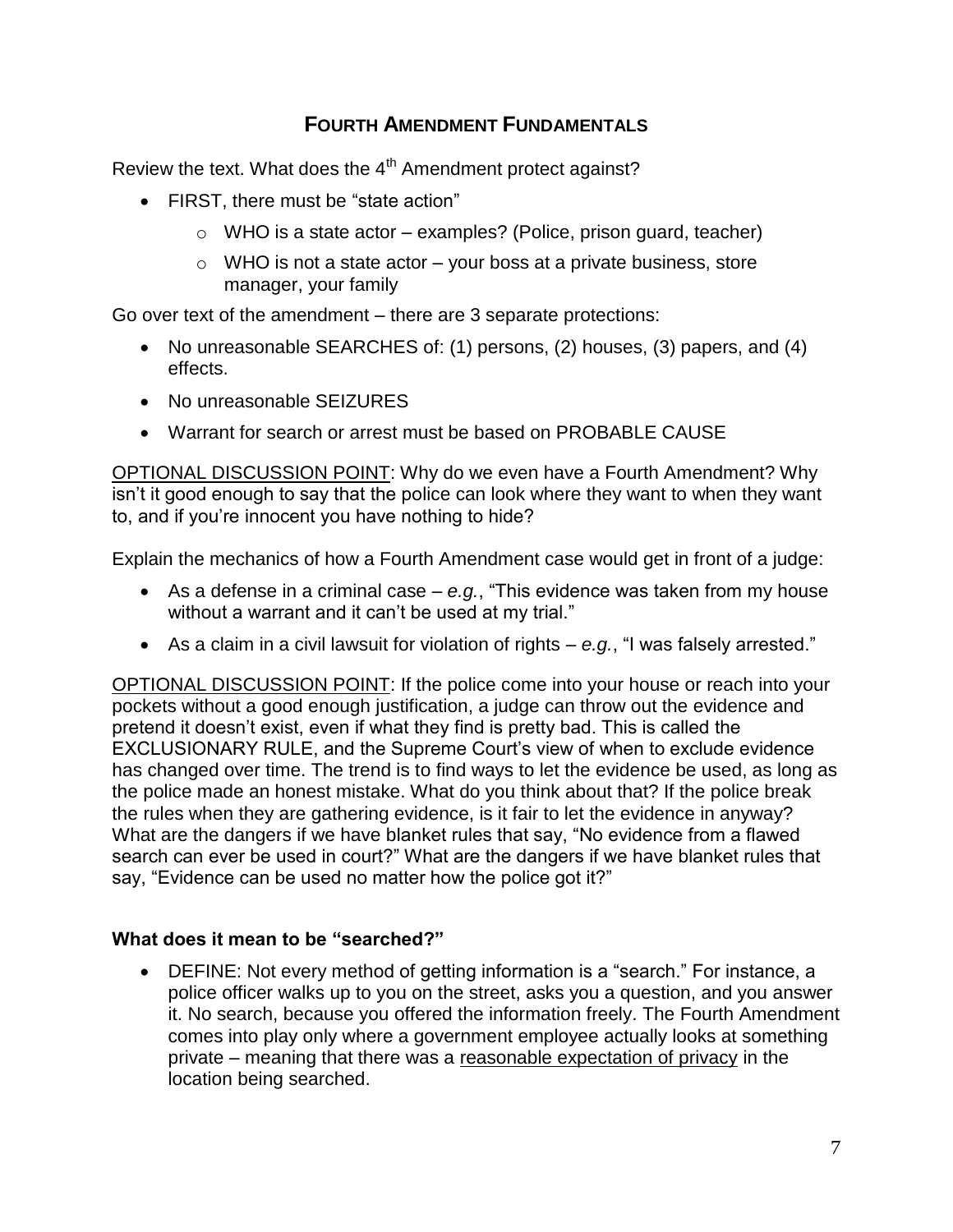• "Reasonable expectation of privacy" means two things: (1) You personally believed that what you were doing was not going to be visible to the public, and (2) Society in general recognizes that your expectation was legitimate and realistic.

## **When is there a reasonable expectation of privacy?**

- Get the students talking about the "effects" that they are carrying on them, and their expectation of privacy in them.
	- $\circ$  E.g., the exterior versus the interior of your backpack no expectation of privacy in the exterior, because that is open to public display.
- What about their expectation of privacy in conversations would an expectation of privacy be reasonable in:
	- o A conversation with your best friend in front of the mirror in the school bathrooms
	- o A cell-phone conversation while riding on a city bus
- To illustrate that a "search" is broader than just looking through your effects, give some examples of what courts have held to be searches, and ask if the students agree:
	- $\circ$  Giving a blood, hair or urine sample for drugs
	- o Being videotaped by hidden cameras in the locker room
	- o Having your phone wiretapped and your conversations recorded
- Give some examples of what courts have held NOT to be searches, and ask if the students agree there is no expectation of privacy:
	- o Being sniffed by a drug-sniffing dog (what you smell like when you're out in public is not a private fact)
	- o Flying a plane over your fenced backyard
	- o Having your garbage picked through, *after* you put it on the curb
	- $\circ$  Looking through car window to see what's on the passenger seat
		- EMPHASIZE the diminished expectation of privacy in an automobile. Searches of the passenger compartment of an automobile are routinely upheld – though searches of the closed areas of a car (sealed box, trunk) will require greater proof, unless incident to arrest or unless exigent circumstances exist.

OPTIONAL DISCUSSION POINT: How has technology changed people's expectations of privacy? Do you have more or less privacy than your parents or your grandparents had? How should the Fourth Amendment treat text messages, e-mails and other electronic communications – should the rules be the same as for a letter written on a piece of paper?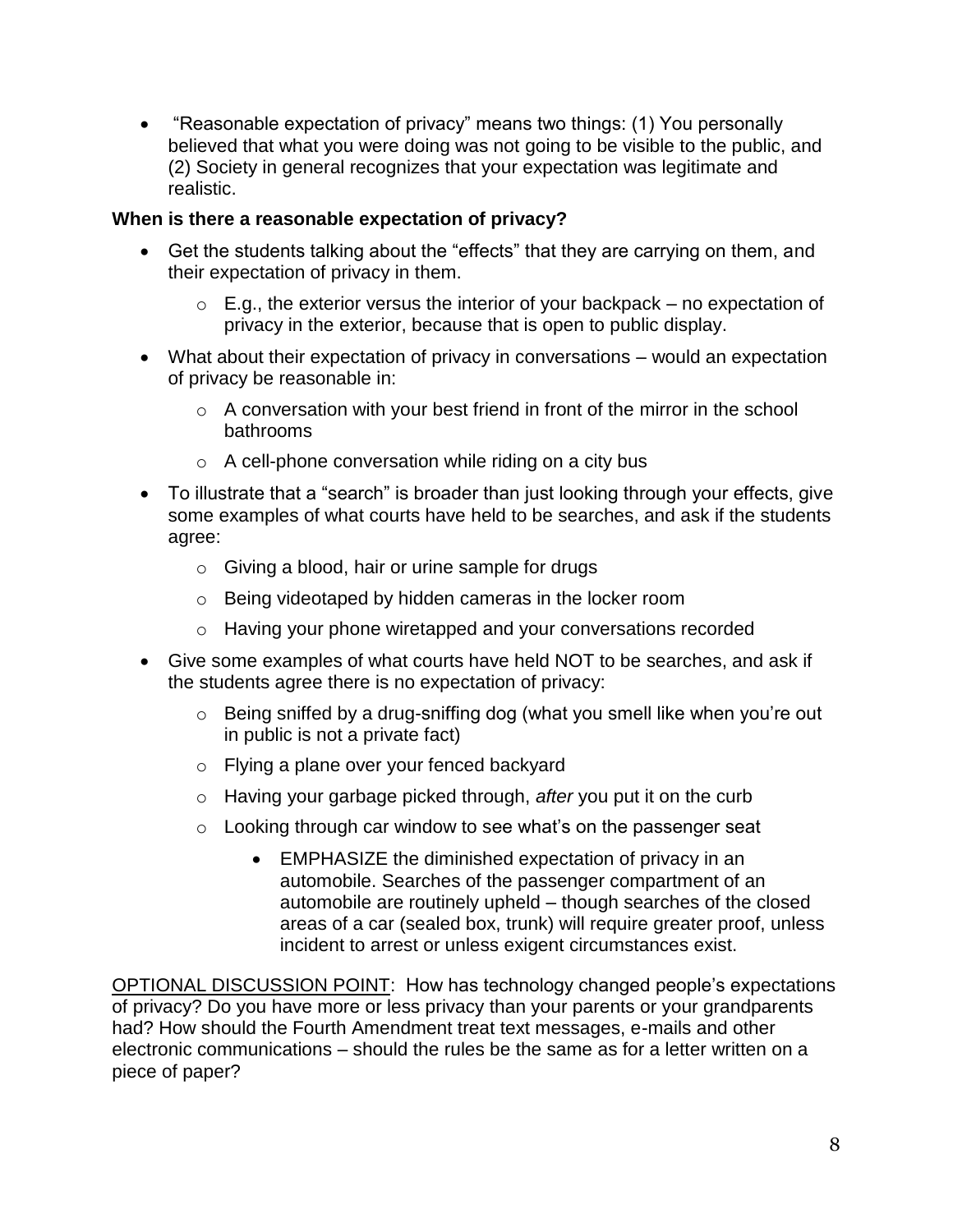## **What does it mean to be "seized?"**

- DEFINE: The key is that you are not free to leave where you are detained if you can end the conversation and walk away, then you aren't "seized." (Or in the context of property, that you are not free to take your property back.)
- Police put the cuffs on you, put you in the squad car, take you down to be booked – that's the easy one. But there are other ways you can be seized:
	- o Police smash their car into your car as you are driving away.
	- o Police shoot you.
	- o And "seizure" applies to your property as well as to your person *e.g.*, freezing the money in your bank account, towing your car to the impoundment lot.

## **What does it mean to have "probable cause?"**

- "Probable cause" means that the facts and circumstances would convince a reasonable person that a crime has been or is being committed.
	- $\circ$  This is not enough proof to actually find someone guilty if they were charged with a crime and brought to trial. It's just enough proof to justify intruding on privacy to continue the investigation.

## **When can the police search without a warrant?**

- With the person's CONSENT
	- $\circ$  And that can get confusing sometimes more than one person has the power to consent. Can you think of examples?
		- Roommates
		- A couple who owns a house
		- Renter who is renting the apartment and the landlord (sometimes, depending on circumstances)
		- Guest in a hotel and the owner of the hotel
- When it's necessary to protect the officer's safety sometimes known as a "stop and frisk," when police are questioning a person who is not yet "seized," but they want to make sure the person isn't armed.
- When you've already been "seized" based on valid grounds for seizure, then the police can search you, your belongings and your vehicle (but almost certainly not your house, without a separate warrant). This is known as "search incident to arrest" or an "inventory search." Examples:
	- $\circ$  Police tow your car to the police department lot after they've arrested you – they can look all over the car, even the trunk and glove box.
	- o Police can empty your pockets when they take you into the jail.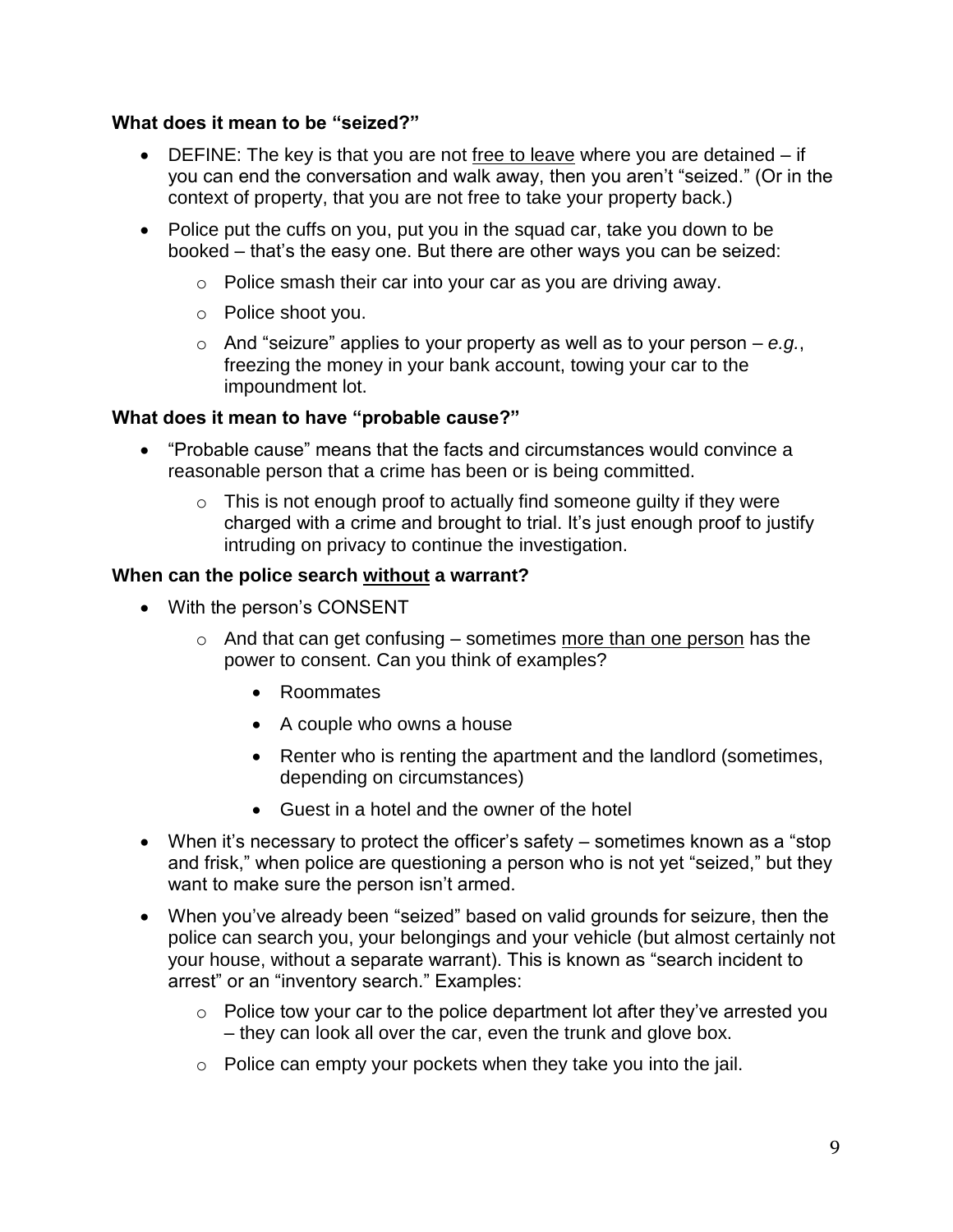- When evidence is in PLAIN VIEW, so that it is immediately obvious what it is for instance, a transparent plastic bag of drugs that a person leaves sitting on the passenger seat of his car.
- When there are "EXIGENT CIRCUMSTANCES" sometimes the law recognizes that the police have to make snap decisions because the decision is so urgent or so time-sensitive. Examples:
	- o The evidence is about to be destroyed *e.g.*, police hear a person through the hotel room door yelling, "The police are coming – get rid of the drugs!" and then hear the toilet flushing.
	- o "Hot pursuit" *e.g.*, if a suspect is being chased, runs into an apartment and slams the door, the police don't have to wait outside until they can get a court order.

OPTIONAL DISCUSSION POINT: We've talked about the normal ground rules for searches that the courts have put in place over the last 200 years, but does terrorism change those rules? After the 9/11/2001 terrorist attacks, should there be different sets of rules that make it easier for the police to stop, search and even detain people, even if they may *not* have probable cause? What would be the risks?

## **How does this work in the setting of the public schools?**

- Students do not give up all of their Fourth Amendment rights, even when they are on school grounds during the school day.
- But the courts have recognized a reduced burden on the government to justify a search of a student's person or possessions at school.
- The Supreme Court set out the ground rules for when schools can search students in 1985 in a case called *New Jersey v. T.L.O.* In the *T.L.O.* case, the Supreme Court said that a school can search a student's person or possessions if there is at least a "reasonable suspicion" that the student will have drugs or weapons or some other contraband items. And in that case, there was a reasonable suspicion for searching the student's purse for cigarettes, because she and one of her friends were caught smoking in the bathroom.
	- o REASONABLE SUSPICION is not the same as PROBABLE CAUSE. You can have a reasonable suspicion even if you are not convinced there has been a crime committed. Reasonable suspicion means that a person in the police officer's position, knowing the information that is available to him, could reasonably believe that a crime has been committed or is about to be committed. It's not just a hunch, it has to be backed up by some evidence, but less than what you'd need for probable cause.
	- o "Reasonable suspicion" is also the standard if the police want to make a brief stop, like a traffic stop, where they detain you for a few minutes for questioning but haven't yet placed you under arrest.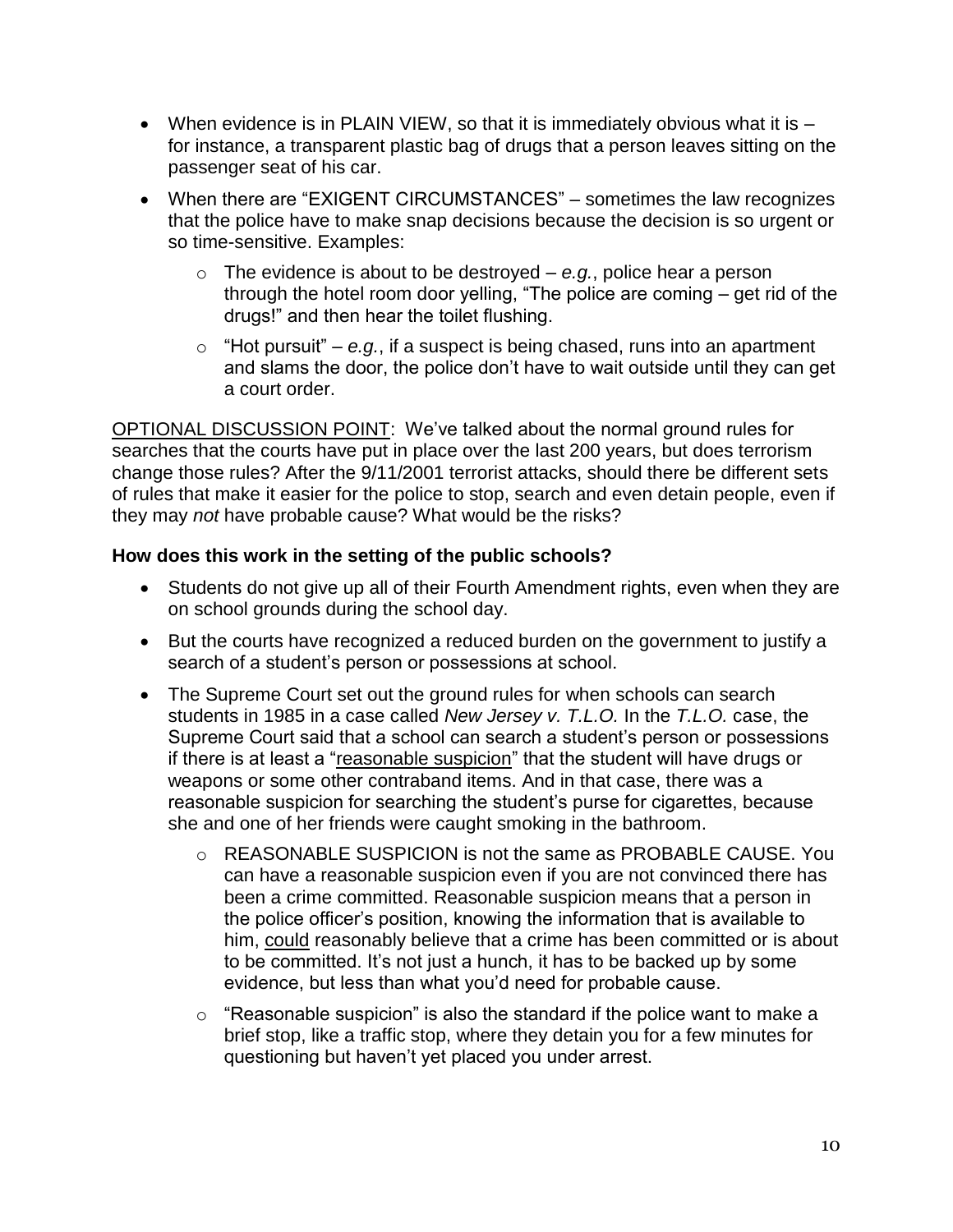- $\circ$  DISCUSS why reduce the burden in schools? Do you agree? Are there other places, like airports, where it also makes sense to give the government more leeway to search people and property?
- The key question in a search of a student's person or belongings on school property will be REASONABLENESS – and the keys to reasonableness are:
	- o Is the item that the school is searching for something really dangerous?
	- o How reliable is the information?
	- $\circ$  How badly was the person's privacy invaded?
		- EXAMPLE: Just last year (2009), the Supreme Court decided in *Safford v. Redding* that it was NOT reasonable to make a 13-yearold middle school student undress so she could be searched for Tylenol based on one student's unconfirmed tip. The drug was not all that dangerous, the information was not very detailed, and the intrusion on the student's privacy was severe.

OPTIONAL DISCUSSION POINT: The *Safford* case was about a strip-search – the most intrusive type of search. Under what circumstances, if ever, do you think a school can constitutionally make a person undress to be searched? What types of measures could a school take that might make the search *less* intrusive so that it might be constitutional?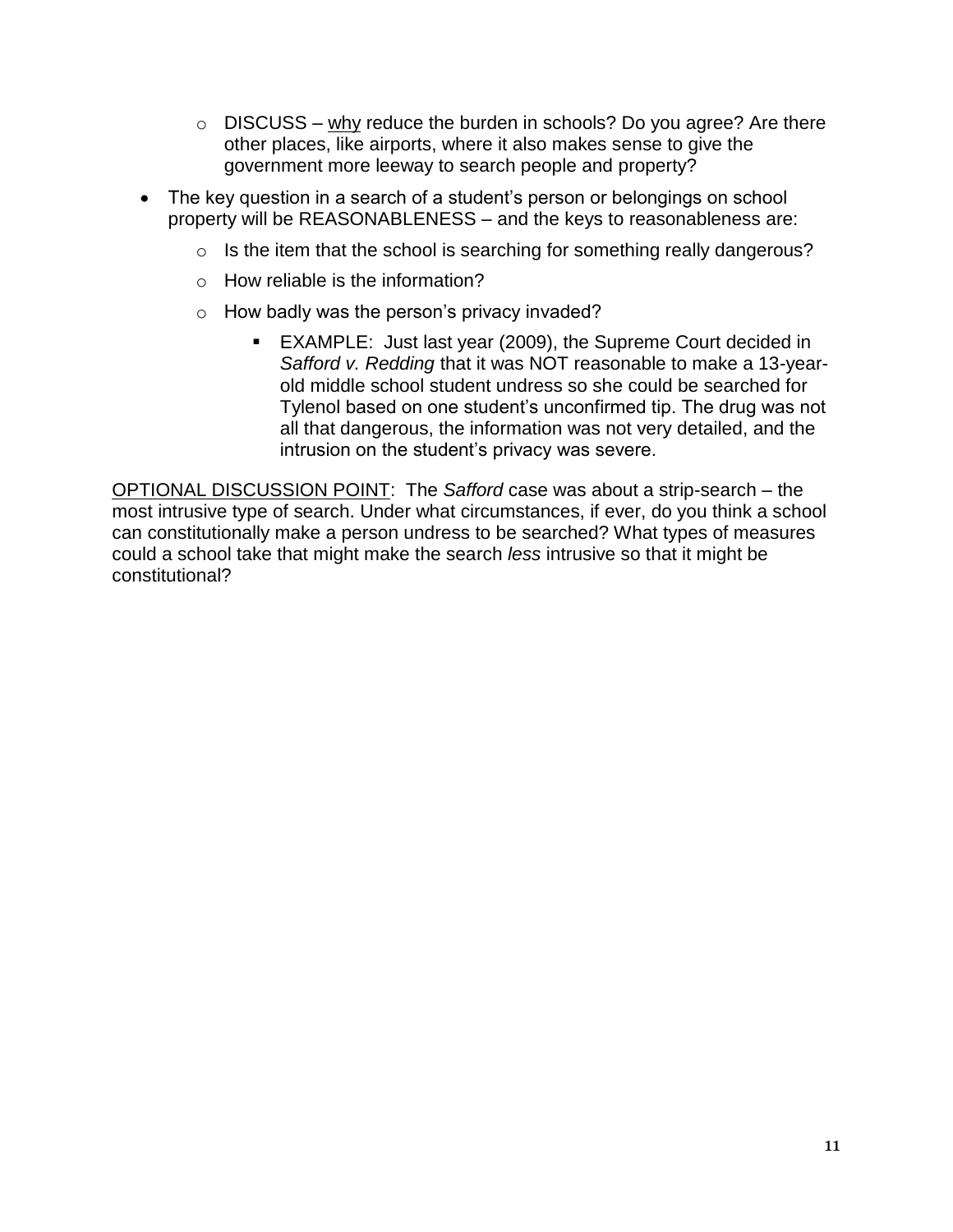## **THE** *VERNONIA* **CASE: DRUG TESTING OF ATHLETES**

INSTRUCTIONS: The full text of the Supreme Court's 1995 *Vernonia School District v. Acton* is too long to hand out for reading in class – edited excerpts of both the Scalia majority and the O'Connor dissent follow.

- Hand out the excerpts and get a student volunteer to "read the part" of Justice Scalia and the part of Justice O'Connor.
- Designate four areas of the room, each representing three competing views of the law, and instruct the students that they'll be asked to "take a stand" by standing at the location that represents their view, and to be prepared to discuss and defend that view:
	- 1. Schools should be allowed to drug-test any or all students at any time for any reason.
	- 2. Schools should be allowed to drug-test groups of students as a condition for a privilege such as playing varsity sports or serving in a student government office.
	- 3. Schools should be allowed to drug-test only if there is reliable information that a specific individual student is using drugs.
	- 4. Schools should never be allowed to drug-test students for any reason.
- Give the students no more than 10 minutes to assemble and discuss their positions.
- Test them with additional probing questions such as:

(1) Does it make a difference in your answer if there is known to be a serious drug abuse problem that is all over the school? Does that make anyone want to move from the group they're with to a different group?

(2) Suppose a new technology was invented that would allow drug testing just by painlessly shooting a tester into the student's ear, like taking your temperature with one of those ear thermometers, so that the student didn't have to urinate in a cup to be tested and the test would be over in five seconds. Does that make anyone want to move from the group they're with to a different group?

(3) Suppose the school's policy was not just to test for drugs but to post the results of the drug tests on a bulletin board so that the students caught using drugs could be made an example of. Does that make anyone want to move from the group they're with to a different group?

As the students are "deliberating," move about the groups to keep the conversation ontask and to prompt it along with discussion points, and be prepared to answer additional questions (it may be a good idea to review the entire case at 515 U.S. 646 in preparation for the class).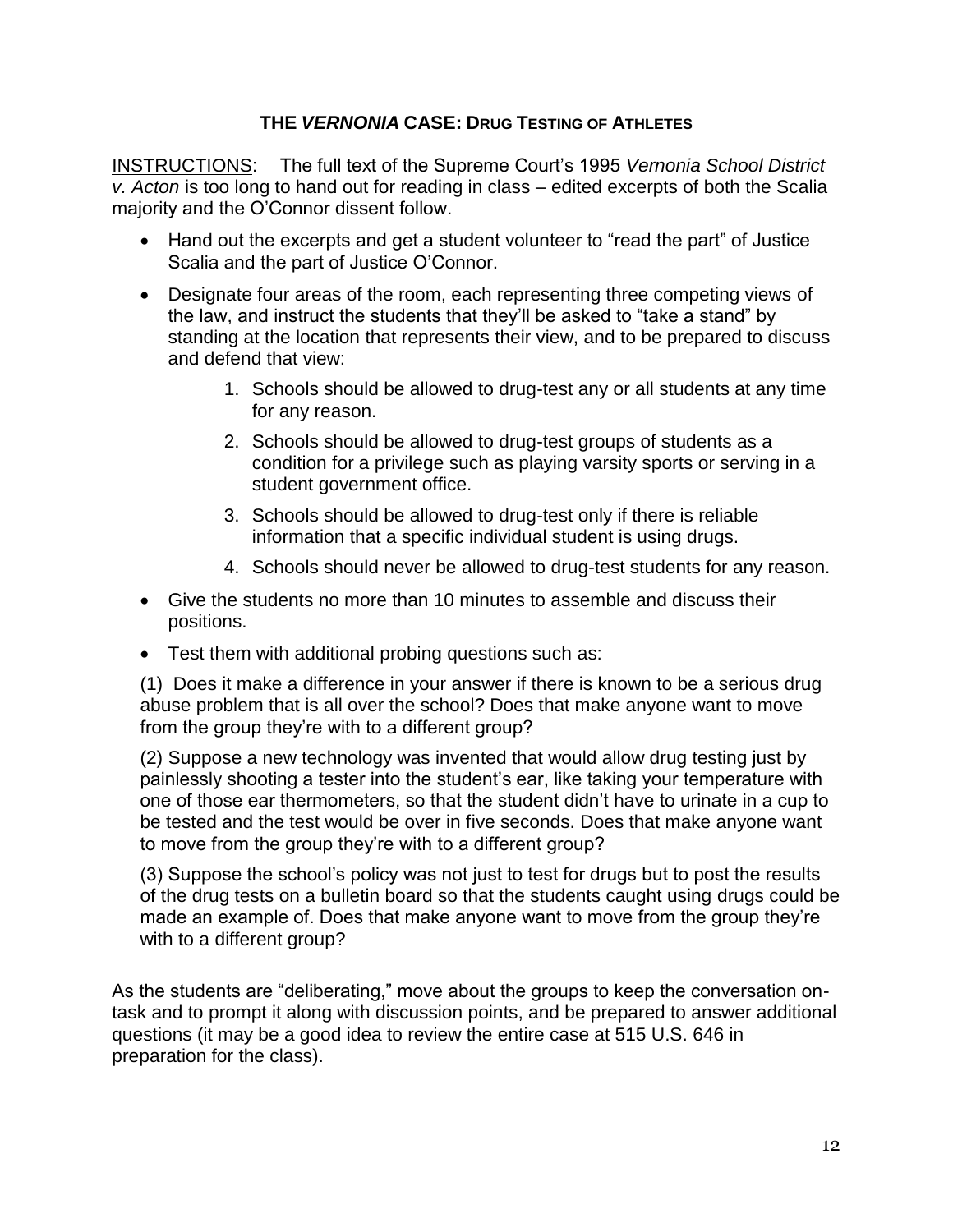#### **SUMMARY FOR INSTRUCTOR'S PRESENTATION**

## Vernonia School District 47J v. Acton (U.S. 1995)

This is a case about whether high school athletes can be required to take drug tests, even if there is no suspicion that the particular person being tested has ever used drugs.

The teachers and administrators at Vernonia School District 47J ("District") in Oregon noticed an increase in drug use during the late 1980s. Students were heard openly bragging that the school could do nothing about their drug use. Athletes were the leaders of the drug culture. This was a special concern to the school, because there was fear that athletes under the influence of drugs would be more like to injure themselves or other athletes.

The District tried offering special classes and speakers, and even brought in a drugsniffing dog, but the drug problem persisted. So the District officials began considering a drug testing program. The school presented the idea to a meeting of parents, who approved it unanimously, and the policy went into effect for the fall of 1989.

Here's how the policy works. Students wanting to play sports have to sign a drug testing consent form and get their parents to sign. Athletes are tested at the beginning of the season. Once each week of the season, the names of the athletes are placed in a pool and 10% of team members are tested by random draw.

If the athlete is male, he produces his urine sample at a urinal in the locker room, with a male monitor in the room 12-15 feet away. If the athlete is a girl, she produces her sample in an enclosed bathroom stall with a female monitor listening outside. Only the superintendent, principals, vice-principals, and athletic directors have access to test results, and the results are not kept for more than one year.

In the fall of 1991, James Acton, a seventh grader, signed up to play football but was denied participation because he and his parents refused to sign the testing consent forms. They brought suit under the Fourth Amendment, and the case made it all the way to the U.S. Supreme Court.

The Supreme Court ruled in favor of the school and said the drug testing requirement was not a violation of James Acton's Fourth Amendment rights. Justice Scalia wrote the opinion that explains the Court's reasoning. Justice O'Connor wrote a dissenting opinion that said the testing was unconstitutional. The focus of their two opinions was on whether the government needs to have a reasonable suspicion that the individual person being tested is using drugs before they can make that person give a urine sample. Justice Scalia said no, you can test students in this situation even without individual suspicion. Justice O'Connor's opinion said that this type of a so-called "suspicionless" testing system violates the Fourth Amendment.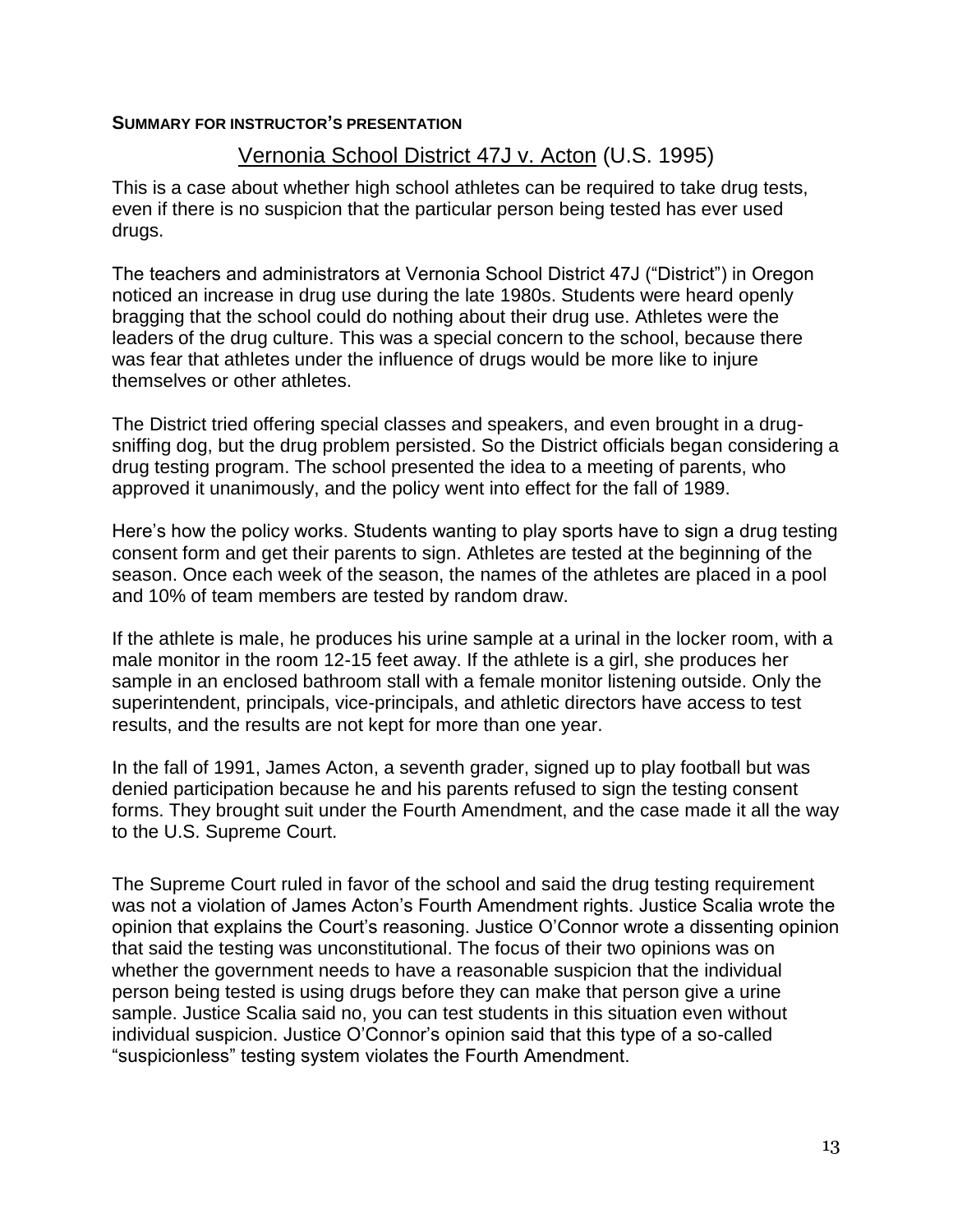## The following is an edited summary and excerpt from: SUPREME COURT OF THE UNITED STATES No. 94-590 **VERNONIA SCHOOL DISTRICT 47J v. WAYNE ACTON** June 26, 1995

### **Justice Scalia delivered the opinion of the Court.**

A search unsupported by probable cause can be constitutional, we have said, when special needs, beyond the normal need for law enforcement, make the warrant and probable cause requirement impractical. We have found such "special needs" to exist in the public school context. In schools, the warrant requirement would unduly interfere with the maintenance of the swift and informal disciplinary procedures that are needed.

For their own good and that of their classmates, public school children are routinely required to submit to various physical examinations, and to be vaccinated against various diseases. Particularly with regard to medical examinations and procedures, therefore, students within the school environment have a lesser expectation of privacy than members of the population generally.

Legitimate privacy expectations are even less with regard to student athletes. School sports are not for the bashful. They require suiting up before each practice or event, and showering and changing afterwards. Public school locker rooms, the usual sites for these activities, are not notable for the privacy they afford.

By choosing to go out for the team, athletes voluntarily subject themselves to a degree of regulation even higher than that imposed on students generally. They must submit to a preseason physical exam, they must acquire adequate insurance coverage or sign an insurance waiver, maintain a minimum grade point average, and comply with any rules of conduct, dress, training hours and related matters as may be established for each sport by the head coach and athletic director with the principal's approval.

School years are the time when the physical, psychological, and addictive effects of drugs are most severe. And of course the effects of a drug infested school are visited not just upon the users, but upon the entire student body and faculty, as the educational process is disrupted. Finally, it must not be lost sight of that this program is directed more narrowly to drug use by school athletes, where the risk of immediate physical harm to the drug user or those with whom he is playing his sport is particularly high.

It seems to us self evident that a drug problem largely fueled by the "role model" effect of athletes' drug use, and of particular danger to athletes, is effectively addressed by making sure that athletes do not use drugs.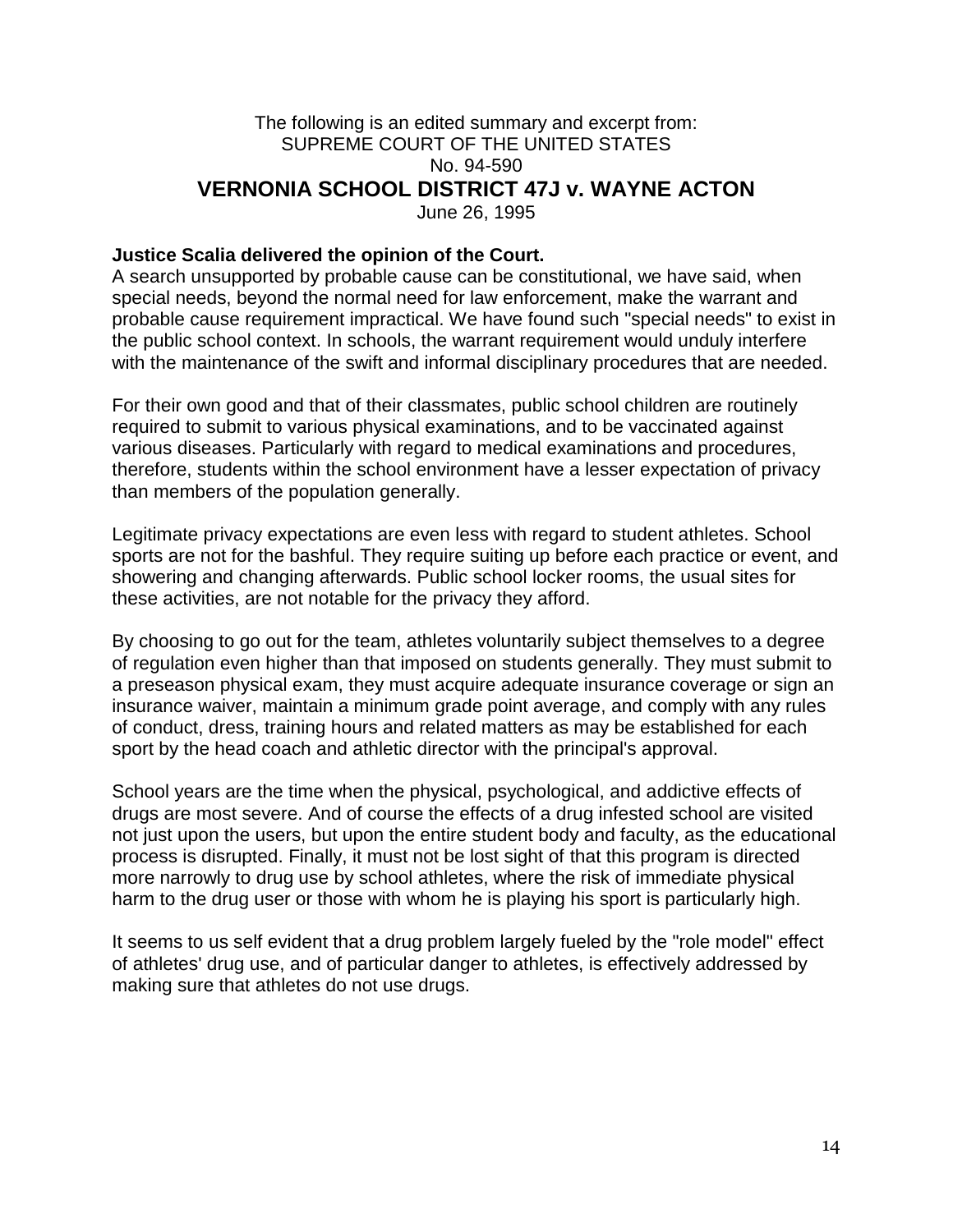## **Justice O'Connor, dissenting**

For most of our constitutional history, mass suspicionless searches have been generally considered unreasonable within the meaning of the Fourth Amendment. And we have allowed exceptions in recent years only where it has been clear that a suspicion based regime would be ineffectual. Because that is not the case here, I dissent.

It remains the law that the police cannot, say, subject to drug testing every person entering or leaving a certain drug ridden neighborhood in order to find evidence of crime. And this is true even though it is hard to think of a more compelling government interest than the need to fight the scourge of drugs on our streets and in our neighborhoods.

By invading the privacy of a few students rather than many (nationwide, of thousands rather than millions), and by giving potential search targets substantial control over whether they will, in fact, be searched, a suspicion-based scheme is significantly less intrusive.

Nowhere is it less clear that an individualized suspicion requirement would be ineffectual than in the school context. In most schools, the entire pool of potential search targets – students – is under constant supervision by teachers and administrators and coaches, be it in classrooms, hallways, or locker rooms. The great irony of this case is that most (though not all) of the evidence the District introduced to justify its suspicionless drug testing program consisted of first- or second-hand stories of particular, identifiable students acting in ways that plainly gave rise to reasonable suspicion of in school drug use – and thus that would have justified a drug related search.

Physical exams (and of course vaccinations) are not searches for conditions that reflect wrongdoing on the part of the student, and so are wholly non-accusatory and have no consequences that can be regarded as punitive. These facts may explain the absence of Fourth Amendment challenges to such searches. … Any testing program that searches for conditions plainly reflecting serious wrongdoing can never be made wholly non-accusatory from the student's perspective. The substantial consequences that can flow from a positive test, such as suspension from sports, are invariably – and quite reasonably – understood as punishment.

I find unreasonable the school's choice of student athletes as the class to subject to suspicionless testing – a choice that appears to have been driven more by a belief in what would pass constitutional muster, than by a belief in what was required to meet the District's principal disciplinary concern. … It seems to me that the far more reasonable choice would have been to focus on the class of students found to have violated published school rules against severe disruption in class and around campus – disruption that had a strong nexus to drug use.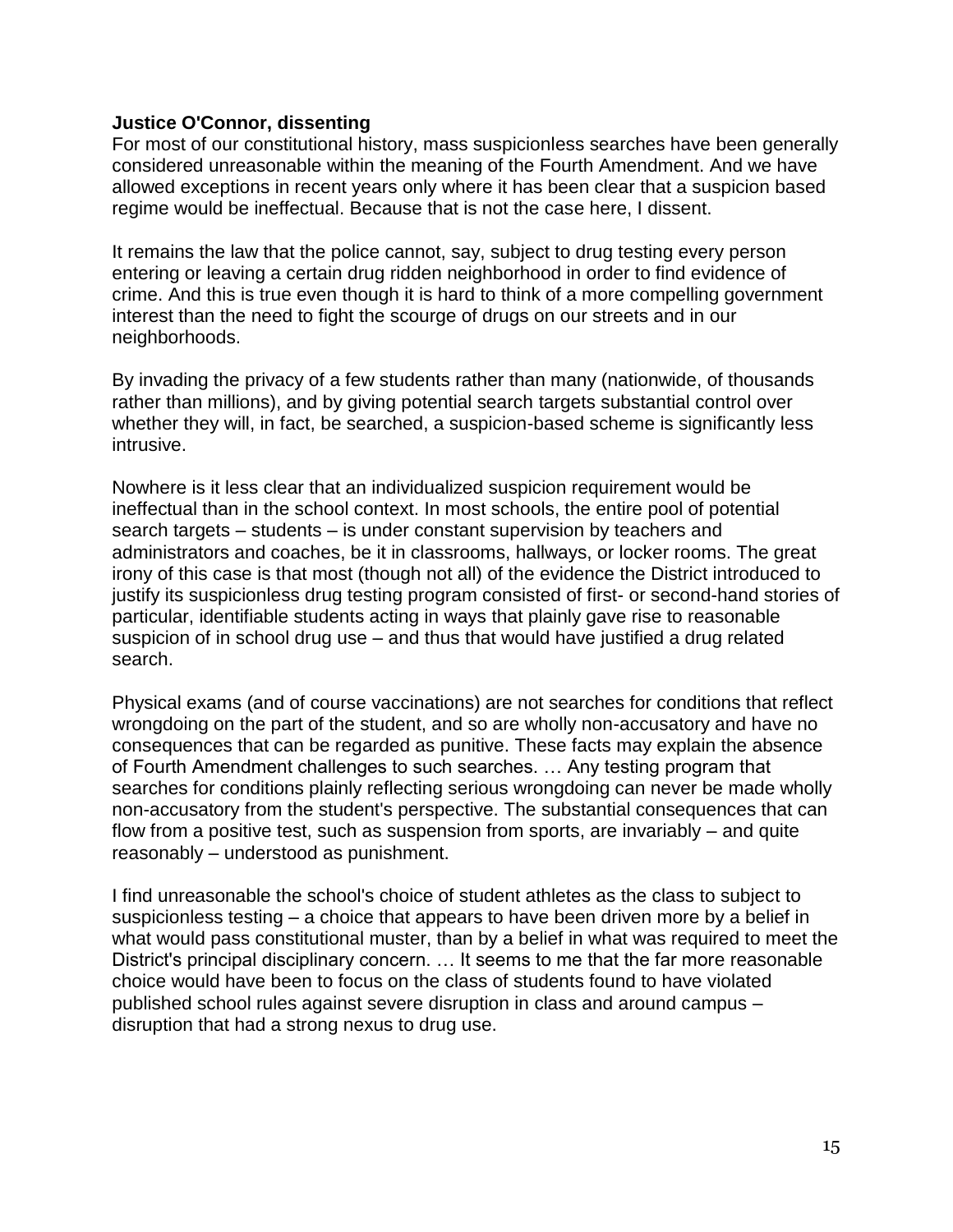## **EXERCISE – THE FOURTH AMENDMENT GOES TO THE MALL**

Divide class into 3 – two sets of lawyers (the District Attorney's prosecutors and Wendy's defense lawyers) and one set of judges. Everyone gets a set of facts and squibs of six real Fourth Amendment cases to work

with (on the two pages that follow).

Give a little setup for the exercise:

We're going to walk through the way that lawyers would present a Fourth Amendment case in front of a judge, and the way that judges would decide that case. This case involves criminal charges against a teenager, Wendy Nugent. We're going to split into teams. One team representing the prosecutors will handle the case on behalf of the government, trying to prove that Wendy is guilty of a crime. One team will represent Wendy as her defense attorneys, trying to prove that the evidence being used against her was obtained in violation of her Fourth Amendment rights so it cannot be used against her in court. And the third team will serve as judges – they'll be allowed to ask the lawyers questions during the arguments, and they'll vote, just like justices on the Supreme Court would vote amongst themselves, as to which side has the better legal argument.

Give the students 10-12 minutes to review the cases and formulate their arguments. Drift between the groups to help move along the discussion and offer prompts.

After the students have reviewed the facts and the caselaw, get the lawyers for each side to make their best arguments. Try to get a different person from each team to address each of the two issues:

(1) "Officer" Blart was or was not subject to the Fourth Amendment as an agent of the government.

(2) Assuming that the answer to Question 1 turns out to be "yes," Wendy's Fourth Amendment rights were violated by Officer Blart's stop and/or by his and inspection of her purse.

Encourage the judges to tease out the issues by asking questions, and be prepared to ask some of your own to move the discussion along.

When the arguments are done, ask the judge team to "deliberate" aloud as to which side has the superior legal argument and why, and take a vote as to whether the evidence can or can't be used against Wendy.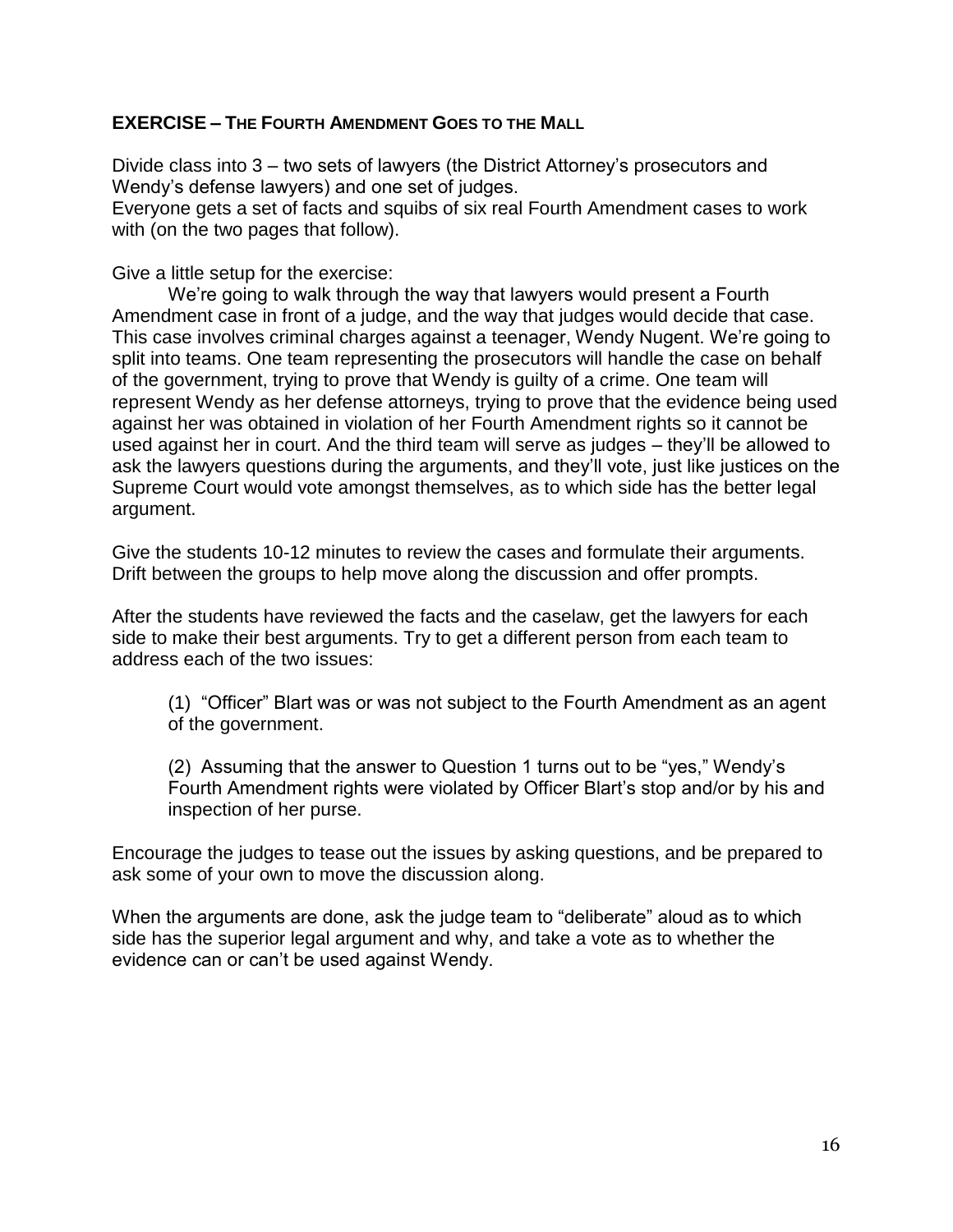## **EXERCISE – The Fourth Amendment Goes to the Mall**

Fourteen-year-old Wendy is shopping at Mammoth Mall. Paul Blart is working as a security guard at Mammoth Mall. "Officer" Blart is not a real police officer, but he dresses and acts like one: he wears a police uniform and badge, and he carries a radio given to him by the real Police Department. The Police Department has trained him to radio them if he sees a crime being committed.

While looking at new gloves, Wendy takes off her old gloves and shoves them in her coat pocket. Then she hurries to the exit to meet her friends at the food court. Officer Blart sees what he thinks is a shoplifting incident and takes off in hot pursuit on his Segway scooter.

"Hold it right there, I need to talk to you," says Officer Blart, parking his Segway directly in Wendy's path. Though there is plenty of room to walk around him, Wendy is frightened and stays put.

"What's going on? Am I being arrested?" she asks.

"No, no, no – all I want is to get the store's property back," Blart tells her. "If you cooperate now, you'll make this a whole lot easier on yourself. Or maybe you'd rather talk down at the station instead?" He smiles and pats the gold "POLICE" shield pinned on his chest.

"I need to call my mom, she's a lawyer," Wendy says, reaching into her purse for her phone. Officer Blart, afraid that Wendy might be going for a gun, grabs the purse and squeezes it to see if there's anything that feels like a gun.

He immediately realizes there's no gun. He does feel something small and rectangular, but he has no idea what it is.

"It's OK if I look inside, isn't it?" Officer Blart asks Wendy. Wendy, believing that she has no choice, says yes.

Officer Blart pulls out a pack of cigarettes. "You're too young to have these!" he barks. He immediately radios the police, who rush to the scene and write Wendy a citation for unlawful possession of cigarettes by a minor.

Wendy is pretty sure her rights have been violated. Her mother, attorney Kendra Nugent, goes to court with her to fight the citation for possession of cigarettes.

Mrs. Nugent says Wendy was illegally seized and searched in violation of the Fourth Amendment, so the evidence found in her purse can't be used against her.

District Attorney McCoy prosecutes the case for the City of Newark. He tells the judge that: (1) there's no Fourth Amendment case here, because Officer Blart was not working for the government, (2) Wendy wasn't "seized" because she was free to leave and (3) searching the purse was reasonable to protect Officer Blart's safety.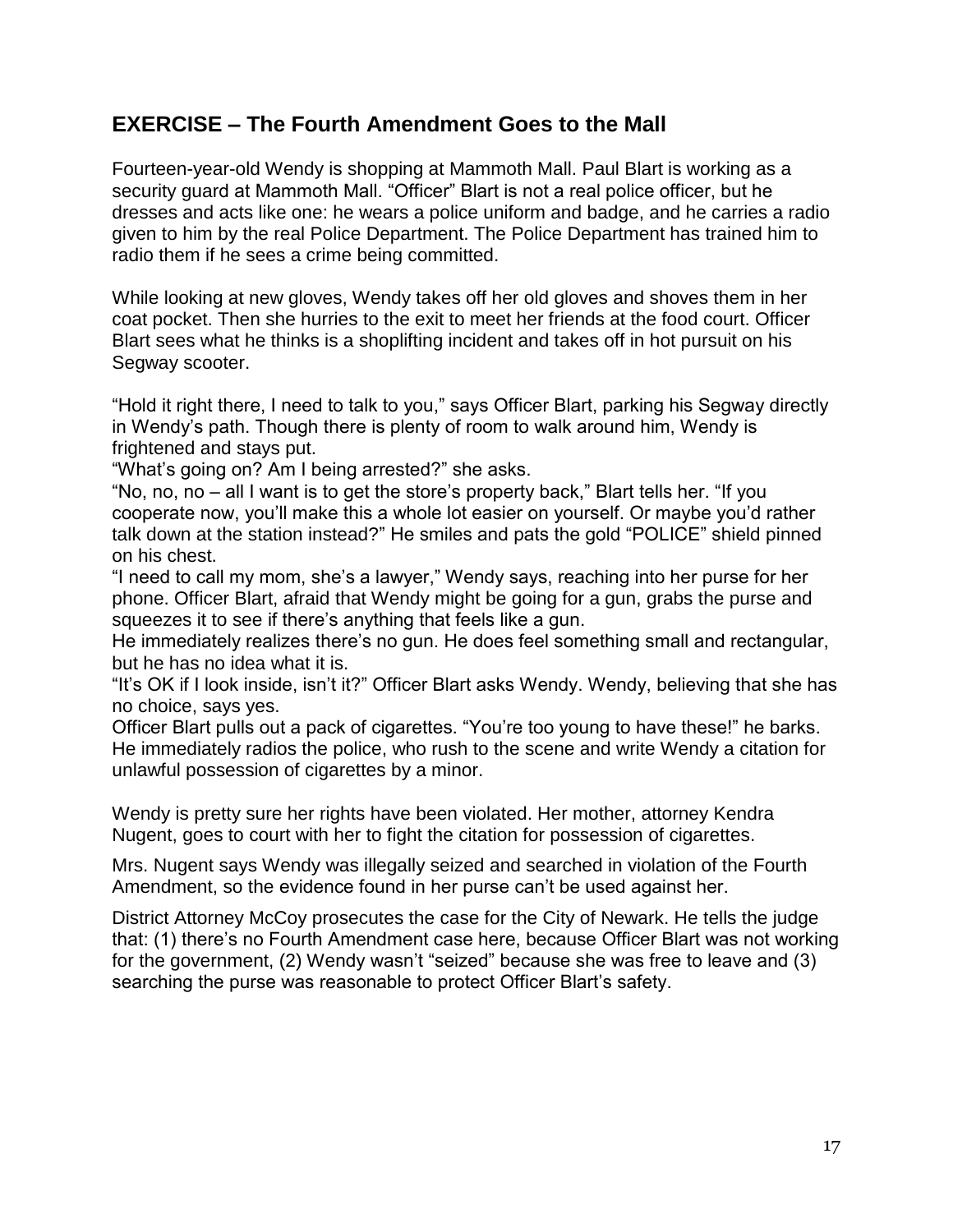## **Abraham v. Raso (3rd Circuit 1999)**

An off-duty police officer working security at a shopping mall shot a suspect after he tried to ram her with his car. She was accused of violating his Fourth Amendment rights by using excessive force (shooting) to restrain him. The court ruled that the officer was acting as an agent of the government and was subject to the Fourth Amendment, because she was wearing a police uniform, she ordered the suspect repeatedly to stop, and she tried to place him under arrest.

## **United States v. Shadid (7th Circuit 1997)**

Two mall security guards followed Shadid to the parking lot because a store manager said he had shoplifted a ring. They stopped Shadid and patted him down for their safety, finding ammunition and a gun; they called police, who charged Shadid with unlawful weapons possession. The court ruled that Shadid's Fourth Amendment rights were not violated. The guards were not state officials because they acted with the primary purpose of protecting the mall's property and because there was no evidence that the police department directed or controlled their actions.

## **Chapman v. Higbee Company (6th Circuit 2003)**

An off-duty police officer working at a department store (wearing his police uniform, badge and gun), suspected that Chapman was shoplifting clothes, so he and a store manager followed Chapman into the dressing room and made her lift up her clothes to see if she was sneaking out merchandise. They found nothing, and Chapman sued the store for illegally searching her. The court ruled that, even though he was off-duty, the officer could be a state official because he did a job – strip-searching a customer – that is normally the police's job, and Chapman may not have felt free to leave since the officer had on a uniform, badge and gun.

#### **Bond v. Unites States (Supreme Court 2000)**

U.S. Border Patrol agents boarded a bus to check for illegal immigrants, and patted and squeezed several passengers' bags. They felt a hard brick inside of Bond's bag, so they asked if they could look inside. Bond agreed, and the pulled out a brick of illegal methamphetamine, and charged Bond with drug possession. Bond argued that the search violated his Fourth Amendment rights. The Supreme Court agreed that the search was illegal and threw out the evidence. There was no expectation that police officers would manipulate the luggage, so there was an expectation of privacy. The search was not necessary for officers' safety because the luggage was on overhead racks outside of the passengers' reach.

## **United States v. Mattoralo (9th Circuit 2000)**

Police stopped Mattoralo on suspicion of burglary. For their safety, they patted down his pockets. In his front pocket was something tube-shaped, which the officer thought might be a pocketknife. As soon as he patted the pocket, the officer realized it was a bag filled with rocks of illegal methamphetamine. The court said this was a legal search and Mattoralo's Fourth Amendment rights were not violated, because the search was necessary for officer safety and the officers realized the object was drugs as soon as they touched it.

#### **United States v. Miles (9th Circuit 2001)**

Police stopped Miles on suspicion that he had fired shots into a house. While patting him down for weapons, they felt a small square box in his jacket pocket. They realized it was not a weapon but were not sure what it was, so they rattled and shook it, and figured out it was bullets. The bullets matched the ones used in the house shooting, so they charged Miles with the shooting. The court threw out the evidence and found the search illegal, because once the police knew that Miles had no weapon, they could no longer continue the "safety pat-down" search to check for other evidence of a crime, like bullets, which did not pose a danger to them.